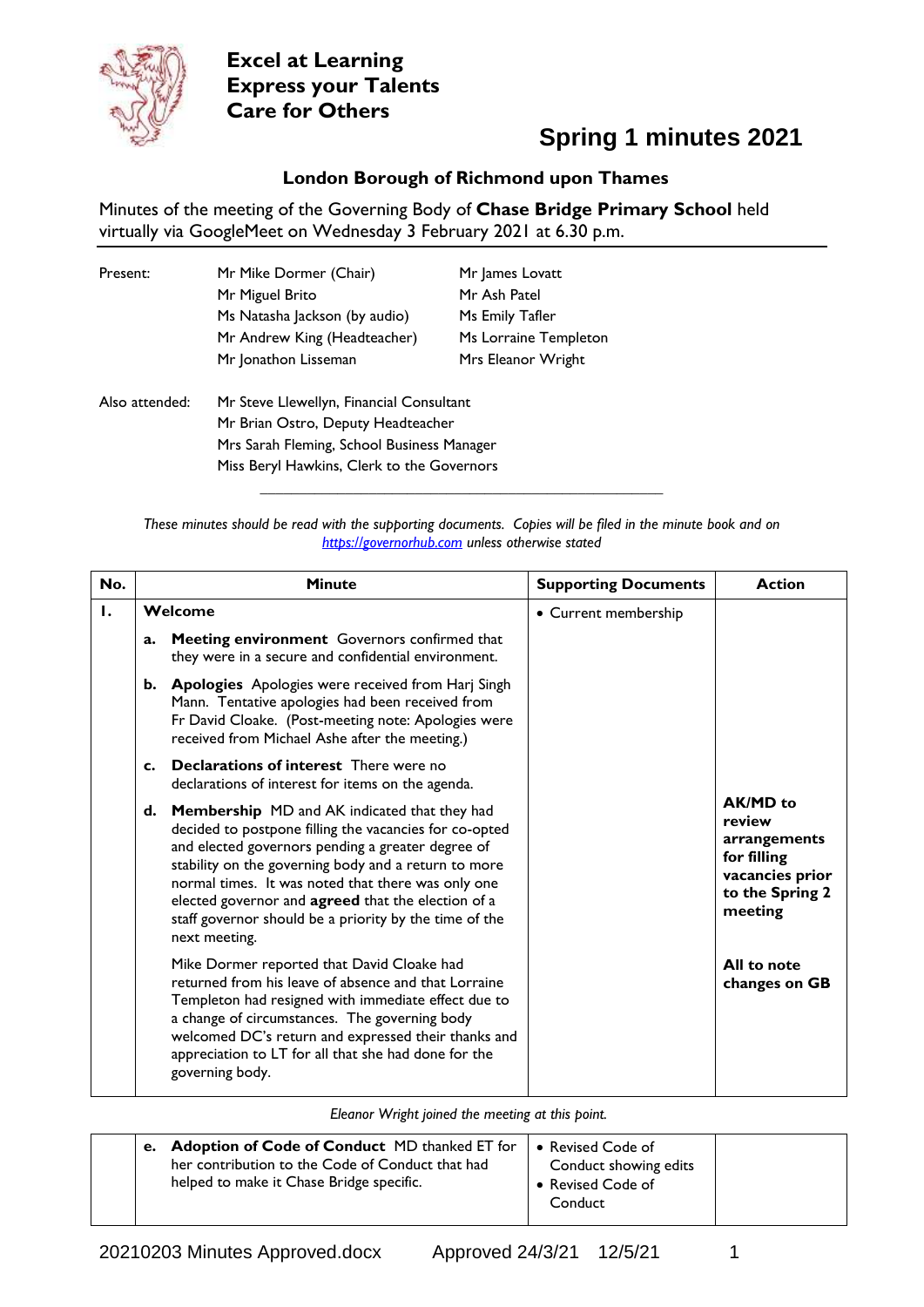

## **Spring 1 minutes 2021**

| No. | <b>Minute</b>                                                                                                                                                                                                                                                                                                                                                                                                                                                                                                                                                                           | <b>Supporting Documents</b> | <b>Action</b>                                                                                                                                                                                 |
|-----|-----------------------------------------------------------------------------------------------------------------------------------------------------------------------------------------------------------------------------------------------------------------------------------------------------------------------------------------------------------------------------------------------------------------------------------------------------------------------------------------------------------------------------------------------------------------------------------------|-----------------------------|-----------------------------------------------------------------------------------------------------------------------------------------------------------------------------------------------|
|     | In response to a question from a governor, AK<br>explained that parent governors were elected to offer<br>a parent view, but were not spokespersons for the<br>parent body.<br>It was noted that the point about governors<br>consenting to their data being shared had been<br>included pending the drawing up of a privacy notice for<br>governors. A governor expressed reservations about<br>accepting the point without more detail on how data<br>would be shared. The governing body agreed that<br>the question should be resolved by email by the time<br>of the next meeting. |                             | MD and BH to<br>review Code of<br>Conduct<br>statement<br>relating to<br>governors' data<br>and arrange for<br>governors to<br>confirm<br>acceptance of<br>the Code via<br><b>GovernorHub</b> |
|     | f.<br><b>Vice-chair</b> MD reported that MA wished to resign as<br>vice-chair and that DC had confirmed that he would<br>be willing to return to the role. DC was elected chair<br>unopposed.                                                                                                                                                                                                                                                                                                                                                                                           |                             |                                                                                                                                                                                               |
|     | <b>Appointment to Pay and Performance</b><br>g.<br>Management Panel The governing body appointed<br>ET and NJ to the Pay and Performance Management<br>Panel.                                                                                                                                                                                                                                                                                                                                                                                                                           |                             |                                                                                                                                                                                               |

*Lorraine temporarily left the meeting at this point.*

| 2. | <b>Finance</b>                                                                                                                                                                                                                                                                                                                                                                                                                                                                | • February 2021 budget                                        |  |
|----|-------------------------------------------------------------------------------------------------------------------------------------------------------------------------------------------------------------------------------------------------------------------------------------------------------------------------------------------------------------------------------------------------------------------------------------------------------------------------------|---------------------------------------------------------------|--|
|    | Income and Expenditure Update SL, AP and SF<br>a.<br>presented the half termly report from the Financial<br>Planning Group, including variances between approved<br>and actual income and expenditure.                                                                                                                                                                                                                                                                        | report, including<br>December<br>$\circ$<br>monitoring sheets |  |
|    | AP reported on a projected positive variance at year<br>end and that reasons for income reduction were<br>known. AP complimented AK and SF for their work<br>on managing the budget ahead of year end and stated<br>that the data from SL was easy to understand. On<br>behalf of the governing body, MD thanked AK, BO and<br>SF for the remarkable rigour with which they had<br>managed the budget. AP stated that good and regular<br>monitoring data was being received. |                                                               |  |
|    | SF stated that the Financial Planning Group was now<br>working productively. AP stated that the group was<br>helping with forecasting and analysing whether plans<br>were reasonable and achievable. AK stated that there<br>was a need to review committee structures and<br>formalise the scope and remit of different groups of<br>governors. See also Minute 5a.                                                                                                          |                                                               |  |

*Lorraine Templeton re-joined the meeting at this point and Steve Llewellyn left.*

| <b>b.</b> No. 2 Account The governing body noted that the<br>main outgoing on the account since the last meeting<br>was for the final payment for work on the toilet at<br>Cabbage Patch House. | $\bullet$ No 2 account<br>monitoring December<br>2020 |  |
|-------------------------------------------------------------------------------------------------------------------------------------------------------------------------------------------------|-------------------------------------------------------|--|
|-------------------------------------------------------------------------------------------------------------------------------------------------------------------------------------------------|-------------------------------------------------------|--|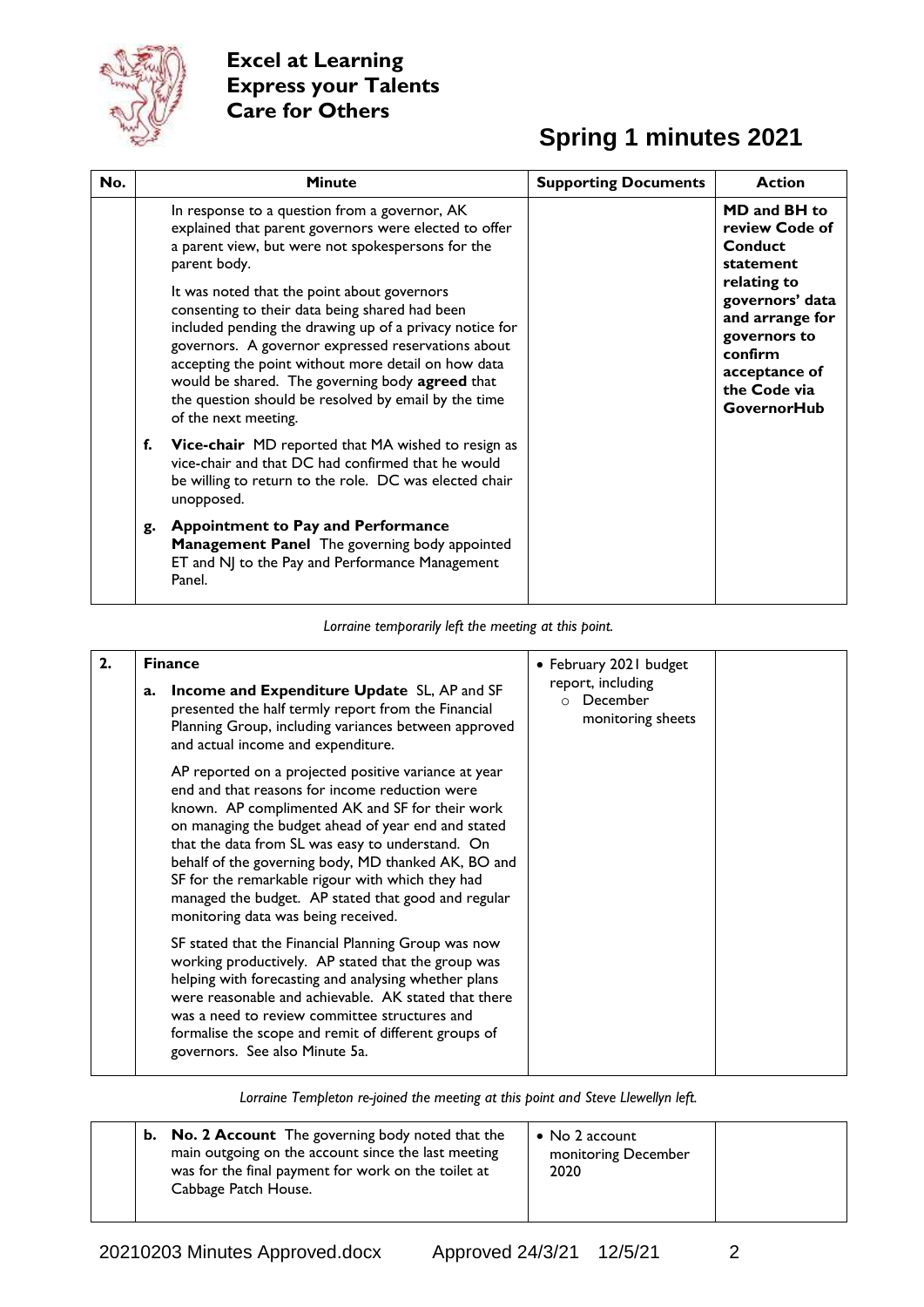

## **Spring 1 minutes 2021**

| No. | <b>Minute</b>                                                                                                                                                                                                                                                                                                                                                                                                                                                                                                                                                                                                                                                                                                                                              | <b>Supporting Documents</b>                                                                           | <b>Action</b>                                                                                                                                                                                                                                                                           |
|-----|------------------------------------------------------------------------------------------------------------------------------------------------------------------------------------------------------------------------------------------------------------------------------------------------------------------------------------------------------------------------------------------------------------------------------------------------------------------------------------------------------------------------------------------------------------------------------------------------------------------------------------------------------------------------------------------------------------------------------------------------------------|-------------------------------------------------------------------------------------------------------|-----------------------------------------------------------------------------------------------------------------------------------------------------------------------------------------------------------------------------------------------------------------------------------------|
|     | c. Contract Renewal Process and Rolling Review<br>of Contracts SF stated that:                                                                                                                                                                                                                                                                                                                                                                                                                                                                                                                                                                                                                                                                             |                                                                                                       |                                                                                                                                                                                                                                                                                         |
|     | There had been little activity on contract renewal<br>$\bullet$<br>since the last meeting.                                                                                                                                                                                                                                                                                                                                                                                                                                                                                                                                                                                                                                                                 |                                                                                                       | SF to arrange<br>meeting with                                                                                                                                                                                                                                                           |
|     | Three contracts were coming up for renewal $-$ IT,<br>$\bullet$<br>cleaning and PE - and SF would be booking a<br>meeting with AP to go through the process.                                                                                                                                                                                                                                                                                                                                                                                                                                                                                                                                                                                               |                                                                                                       | AP to look at<br>contract<br>renewal                                                                                                                                                                                                                                                    |
|     | The contract for school meals was also due for<br>$\bullet$<br>renewal, but the process was run by the borough.                                                                                                                                                                                                                                                                                                                                                                                                                                                                                                                                                                                                                                            |                                                                                                       | SF, AP and SL<br>to complete                                                                                                                                                                                                                                                            |
|     | d. Schools Financial Value Standard (SFVS) The<br>governing body noted that the government had<br>extended the time for submission of the SFVS<br>document, but agreed that the completed audit<br>should be made available to the governing body in<br>advance of the Spring 2 meeting with a view to the<br>document being approved at the meeting.                                                                                                                                                                                                                                                                                                                                                                                                      |                                                                                                       | <b>SFVS in</b><br>advance of<br>Spring 2 and<br>present to<br>meeting on<br>24/3/21                                                                                                                                                                                                     |
|     | <b>Budget Plan 2021/22</b> The governing body noted<br>e.<br>that assuming a normal year in 2021/22, projections<br>showed a surplus at the end of year 3. It was noted<br>that the final draft budget plan would be presented to<br>the Spring 2 meeting.                                                                                                                                                                                                                                                                                                                                                                                                                                                                                                 |                                                                                                       | <b>Financial</b><br><b>Planning Group</b><br>to present final<br>draft budget<br>plan to meeting<br>on 24/3/21                                                                                                                                                                          |
| 3.  | <b>School Development Planning and Link Governor</b><br>Proposal AK reported that:                                                                                                                                                                                                                                                                                                                                                                                                                                                                                                                                                                                                                                                                         | • Annual School Self-<br>evaluation and School                                                        |                                                                                                                                                                                                                                                                                         |
|     | Due to organising around remote learning and the like,<br>٠<br>no progress had been made on linking governors to<br>teams.<br>Governors now needed to sign up to link roles so that<br>$\bullet$<br>AK could issue links to action plans.<br>Two governors could sign up for the same subject.<br>$\bullet$<br>The proposals had been discussed with staff at the<br>$\bullet$<br>INSET day on 4/1/21.<br>Governors should contact their linked staff lead<br>$\bullet$<br>through action plans and by email.<br>Action plans would be monitored by AK on an ongoing<br>$\bullet$<br>basis.<br>Decisions would need to be made about what should<br>٠<br>be reported back to the governing body.<br>The governing body agreed the proposed focus areas and | Development Plan 2020<br>• Priorities and action<br>plans: the governors'<br>role presentation slides | <b>AK to issue</b><br>links to action<br>plans for focus<br>areas and set<br>up GoogleDoc<br>for governors<br>to sign up to<br>curriculum<br>areas.<br><b>Governors to</b><br>review action<br>plans and<br>communicate<br>with their focus<br>leads, and<br>consider<br>signing up for |
|     | governor links as a default starting point. AK agreed to<br>set up a GoogleDoc so that governors could also sign up<br>for curriculum areas.                                                                                                                                                                                                                                                                                                                                                                                                                                                                                                                                                                                                               |                                                                                                       | curriculum<br>areas.                                                                                                                                                                                                                                                                    |
| 4.  | Leadership and Management (L&M)                                                                                                                                                                                                                                                                                                                                                                                                                                                                                                                                                                                                                                                                                                                            |                                                                                                       |                                                                                                                                                                                                                                                                                         |
|     | L&M Update The L&M Report was received.<br>a.<br>Arising from the report:<br><b>Inclusion</b> EW, named governor for Inclusion,<br>٠                                                                                                                                                                                                                                                                                                                                                                                                                                                                                                                                                                                                                       | • Leadership and<br>Management Report<br>(AK)                                                         |                                                                                                                                                                                                                                                                                         |
|     | complimented the school on the strength of<br>provision for pupils with an Education, Health and<br>Care Plan (EHCP) during lockdown.                                                                                                                                                                                                                                                                                                                                                                                                                                                                                                                                                                                                                      |                                                                                                       |                                                                                                                                                                                                                                                                                         |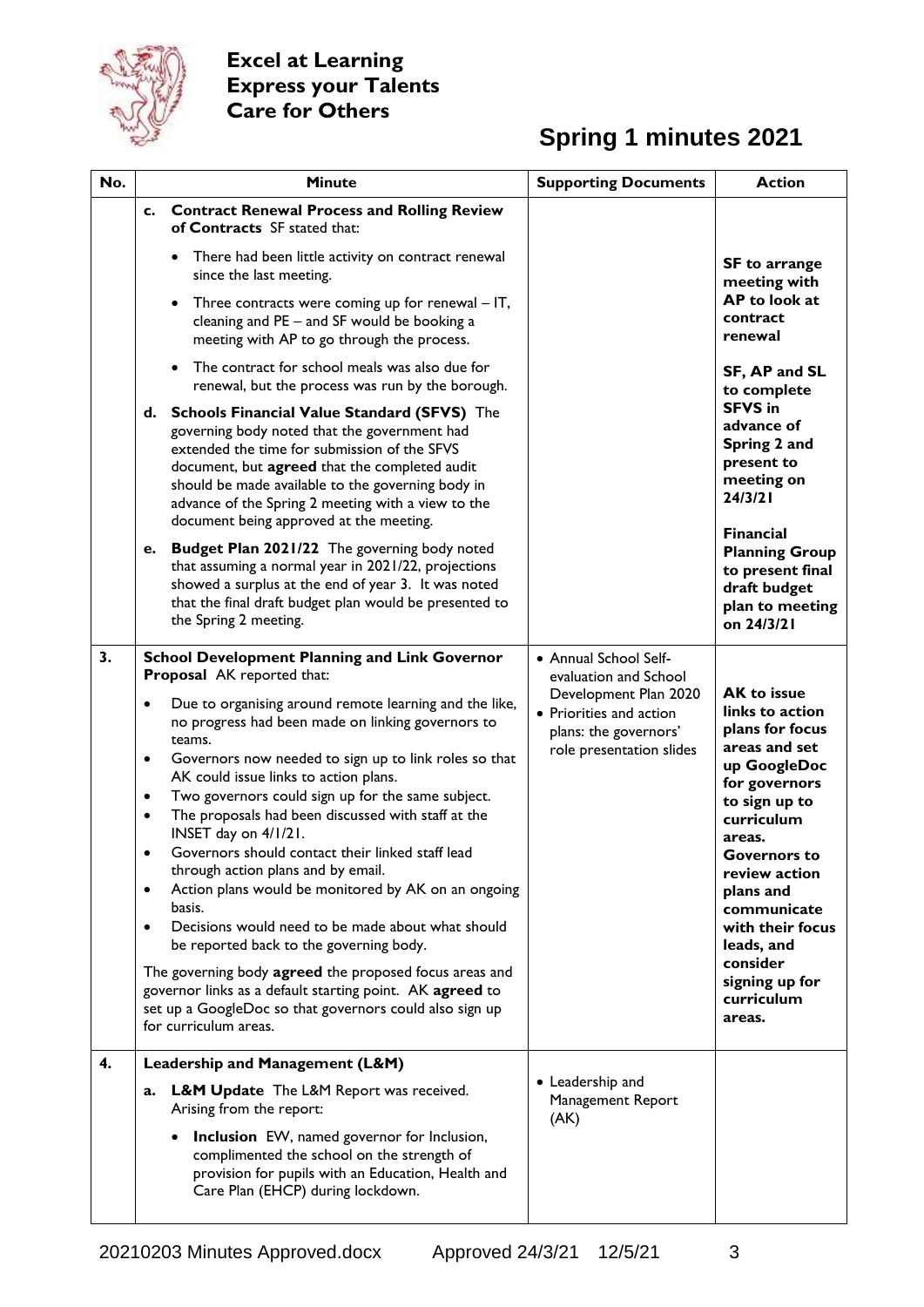

# **Spring 1 minutes 2021**

| No. | <b>Minute</b>                                                                                                                                                                                                                                                                                                                                                                                                                                                          | <b>Supporting Documents</b> | <b>Action</b> |
|-----|------------------------------------------------------------------------------------------------------------------------------------------------------------------------------------------------------------------------------------------------------------------------------------------------------------------------------------------------------------------------------------------------------------------------------------------------------------------------|-----------------------------|---------------|
|     | <b>Remote Learning</b><br>$\bullet$                                                                                                                                                                                                                                                                                                                                                                                                                                    |                             |               |
|     | Q: Do teaching hours equate to live lessons?                                                                                                                                                                                                                                                                                                                                                                                                                           |                             |               |
|     | A: No. There have been some live sessions, for<br>example, assemblies, and a maths club, phonics,<br>support for individuals and vulnerable groups and an<br>experimenting session in science with a year group.<br>All teachers set out the work for the week at the start<br>of the week and round up at the end of the week. A<br>survey letter has gone to parents today to find out<br>about families' experiences of home learning.                              |                             |               |
|     | We regularly evaluate activities and try different<br>approaches. Recorded lessons are very effective and<br>give families more flexibility. AfC has held meetings<br>for schools to share experiences. Live sessions can<br>present problems with engagement and peer pressure.<br>See-Saw is particularly good for giving feedback, either<br>oral or written.                                                                                                       |                             |               |
|     | BO stated that staff were doing an amazing job<br>monitoring and giving feedback, but would need help<br>to curb workload because of the temptation to<br>constantly respond to communications from pupils and<br>parents. BO stated that the NEU representative had<br>been very complimentary and supportive of staff, who<br>work from home when they can. It was noted that<br>staff had been allocated double PPA (planning,<br>preparation and assessment) time. |                             |               |
|     | AK stated that a formal survey had not been<br>considered necessary as there were daily interventions<br>and the focus of INSET (in-service training) in January<br>had been 'feedback' and 'sharing'.                                                                                                                                                                                                                                                                 |                             |               |
|     | The governing body noted the positive comments<br>from parents about online learning, and wished to<br>record their appreciation and thanks to staff for<br>its success and the smooth transition.                                                                                                                                                                                                                                                                     |                             |               |
|     | BO stated that every teacher for every child evaluated<br>what was uploaded $-$ in line with the school's<br>Leadership and Management Priority 3 - Progress for<br>all.                                                                                                                                                                                                                                                                                               |                             |               |
|     | Q: What proportion of pupils is learning on site<br>and how has this changed?                                                                                                                                                                                                                                                                                                                                                                                          |                             |               |
|     | A: We were expecting 30% (200+) back on 4/9/20;<br>this fell to 25%, and we now have 15-20% (C120<br>pupils) on site. The range locally is 15-25%. We want<br>to ensure all vulnerable children are in school.                                                                                                                                                                                                                                                         |                             |               |
|     | Q: Have you had many complaints?                                                                                                                                                                                                                                                                                                                                                                                                                                       |                             |               |
|     | A: We received three letters, all from parents of<br>children in one class who were learning on site. A<br>huge quantity of positive feedback is received every<br>day. In spite of having to close a high number of<br>classes there have been no complaints.                                                                                                                                                                                                         |                             |               |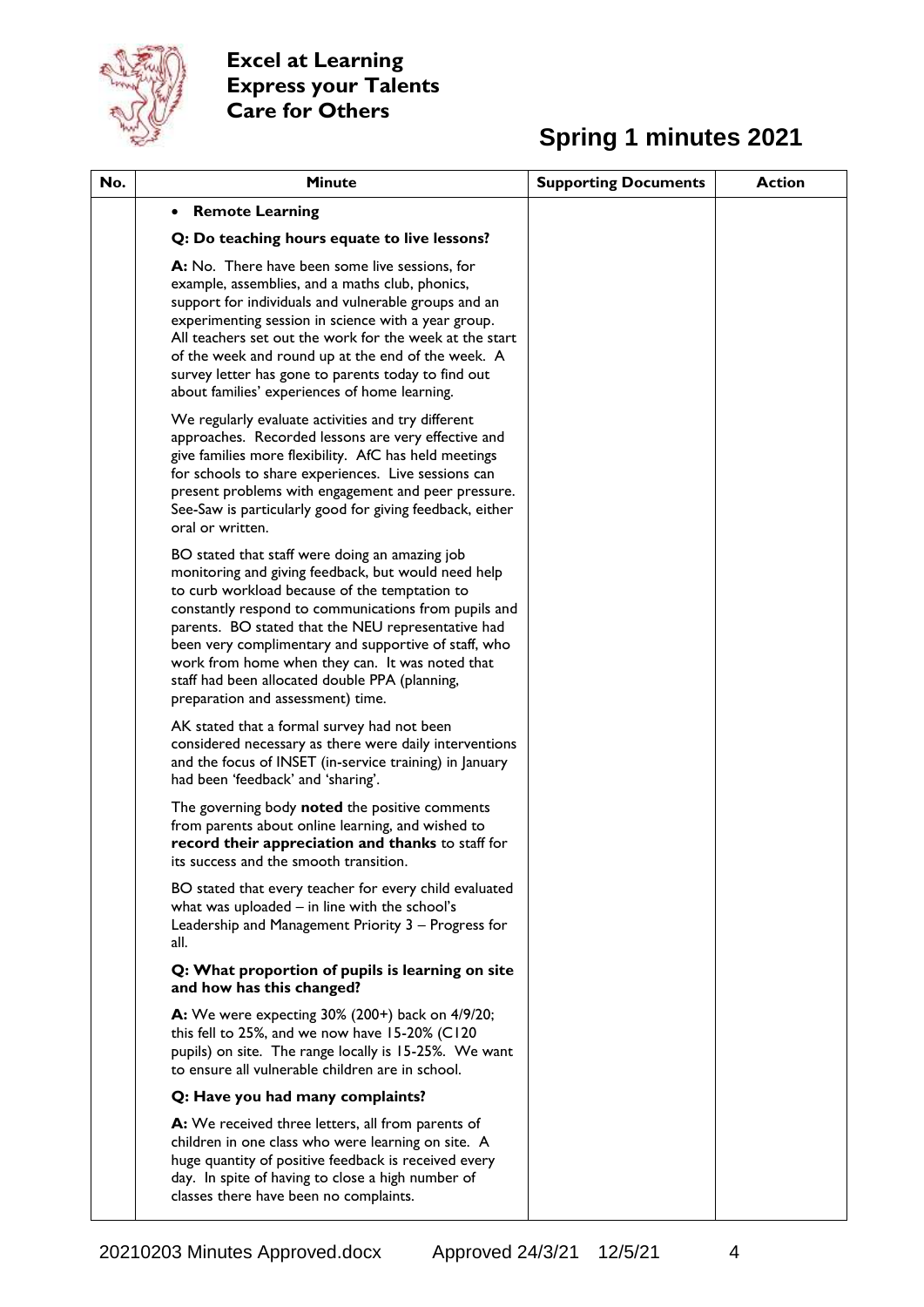

# **Spring 1 minutes 2021**

| No. |    | <b>Minute</b>                                                                                                                                                                                                                                                                                                                                                                                                                                                                                                                                                                                   | <b>Supporting Documents</b>     | <b>Action</b>                                                                                                                                       |
|-----|----|-------------------------------------------------------------------------------------------------------------------------------------------------------------------------------------------------------------------------------------------------------------------------------------------------------------------------------------------------------------------------------------------------------------------------------------------------------------------------------------------------------------------------------------------------------------------------------------------------|---------------------------------|-----------------------------------------------------------------------------------------------------------------------------------------------------|
|     |    | The governing body requested that future Leadership<br>and Management Reports include separate data for<br>complaints and compliments.                                                                                                                                                                                                                                                                                                                                                                                                                                                          |                                 | <b>AK to include</b><br>separate data<br>for complaints                                                                                             |
|     |    | b. SIP Visit The autumn term 2020 report of the<br>School Improvement Partner was received.                                                                                                                                                                                                                                                                                                                                                                                                                                                                                                     | • SIP Visit Report from         | and<br>compliments in<br>future L&M                                                                                                                 |
|     |    | c. Annual Survey of Parent, Staff and Pupil Views<br>The governing body considered how and when the<br>annual surveys should be carried out ahead of<br>preparation for the annual self-evaluation. The<br>governing body noted that operationally it would be<br>easy to conduct a survey, but that it might not be<br>particularly effective in the current circumstances. The<br>governing body agreed that the survey should take<br>place towards the end of the academic year and that<br>governors should review the standard questions and<br>consider what questions were appropriate. | Charis Penfold for 12/20        | <b>Reports</b><br><b>GB</b> to consider<br>form of annual<br>stakeholder<br>surveys at<br>Summer I<br>meeting and<br>agree<br>appropriate<br>action |
|     | d. | <b>Safeguarding</b> AK reported that:                                                                                                                                                                                                                                                                                                                                                                                                                                                                                                                                                           |                                 |                                                                                                                                                     |
|     |    | There had been a number of difficult safeguarding<br>cases, including domestic violence and neglect.<br>The departure of the family support worker had<br>provided an opportunity to rethink how<br>safeguarding was managed.<br>The role had been expanded and enhanced, with<br>AK, BO, Kate Gauvain and Amy Gray meeting<br>regularly to review cases.                                                                                                                                                                                                                                       |                                 |                                                                                                                                                     |
|     |    | Q: Is there a danger of the role being stretched<br>too thin?                                                                                                                                                                                                                                                                                                                                                                                                                                                                                                                                   |                                 |                                                                                                                                                     |
|     |    | A: It is alright at the moment.                                                                                                                                                                                                                                                                                                                                                                                                                                                                                                                                                                 |                                 |                                                                                                                                                     |
|     | е. | <b>Annual PPG (Pupil Premium Grant) Report for</b><br>School Website It was noted that:                                                                                                                                                                                                                                                                                                                                                                                                                                                                                                         |                                 |                                                                                                                                                     |
|     |    | Numbers of PPG children had been increasing<br>since lockdown.<br>The school was considering sending a<br>communication to parents showing how pupils<br>could benefit from PPG.                                                                                                                                                                                                                                                                                                                                                                                                                | • Annual PPG Report             |                                                                                                                                                     |
|     |    | Q: In the report, are they plus figures in the<br>PPG children column?                                                                                                                                                                                                                                                                                                                                                                                                                                                                                                                          |                                 |                                                                                                                                                     |
|     |    | A: Yes. Progress and achievement of PPG pupils are<br>better than the national average for all pupils<br>(including non-PPG).<br>The governing body congratulated staff on the<br>progress and achievement of PPG pupils and for a<br>comprehensive report.<br>In response to a request from a governor, AK<br>agreed that parents should be signposted to the<br>Trussell Trust Foodbank.                                                                                                                                                                                                      |                                 | AK, SF to<br>signpost<br>parents to the<br><b>Trussell Trust</b><br><b>Foodbank</b>                                                                 |
| 5.  |    | <b>Governing Body</b>                                                                                                                                                                                                                                                                                                                                                                                                                                                                                                                                                                           |                                 |                                                                                                                                                     |
|     | a. | <b>Structure, Terms of Reference and Decision</b><br><b>Planner</b> The governing body noted that:                                                                                                                                                                                                                                                                                                                                                                                                                                                                                              | • Updated GB structure<br>chart |                                                                                                                                                     |